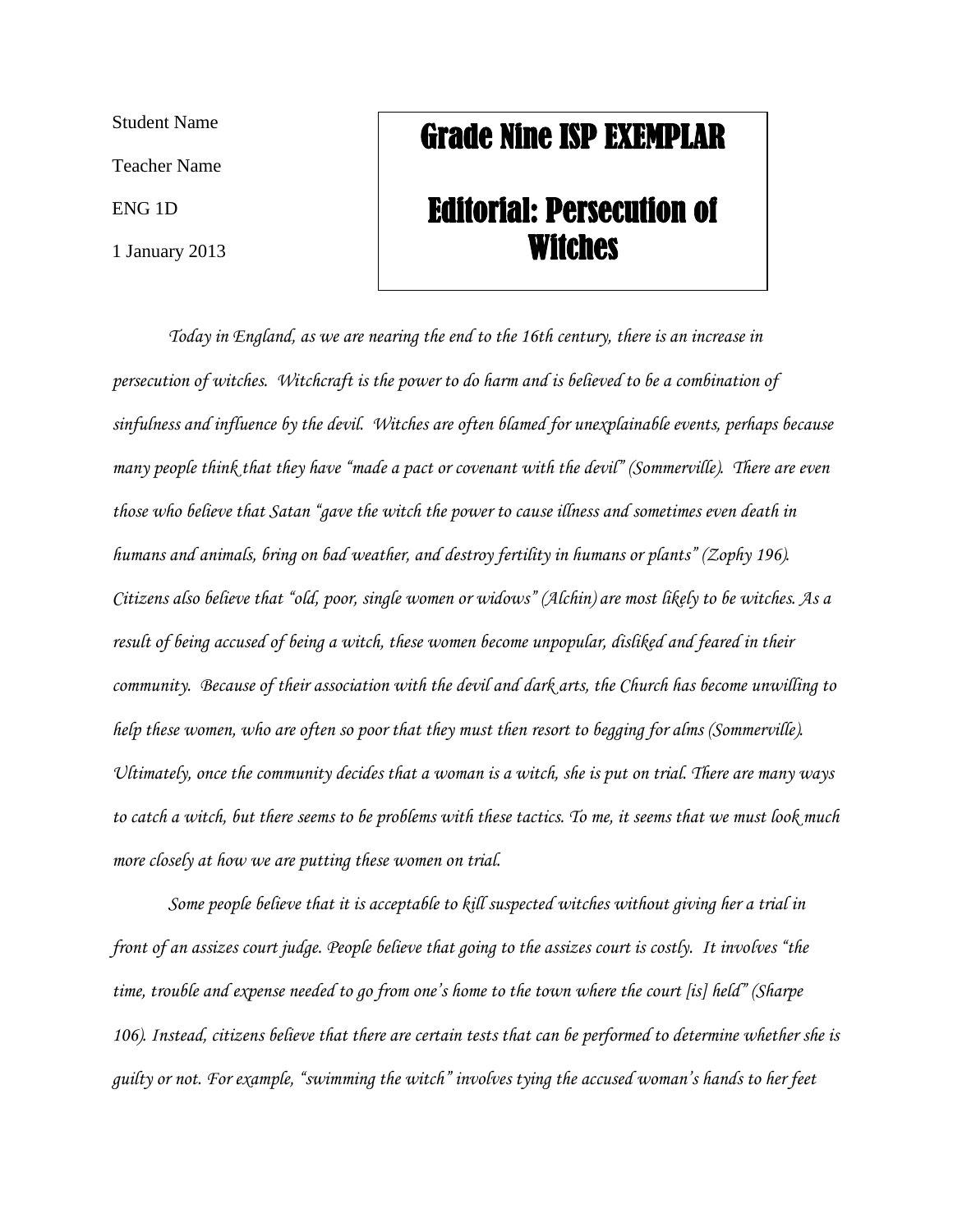*and putting her in a pond. If she floats, she is considered to be a witch, but if she sinks, she is presumed innocent (Sharpe, 102). Another test for a witch is "the Bible test." The Bible test is when the accused woman is weighed against the weight of the Bible—literally. If the woman weighs less than the Bible she is considered to be a witch and therefore executed immediately. If an accused witch fails either of these tests, she is sentence to death; that is, of course, if the test itself did not already kill her.* 

*If my tone has not made it evident already, I believe that this method of testing witches is completely ridiculous. The tests are clearly not fair, reliable, or scientific. In fact, the statute of 1563 states that the penalty for witchcraft should vary depending on the harm done by the offender. Only those who killed someone or harmed after a first offense were subject to die. Yet, both methods of testing a witch—by swimming and by weighing—would leave the witch dead, regardless of anything she could ever say or do. Yet, witches continue to be put on trial unfairly. Perhaps it is because witchcraft represents "a threat to Church authority" (Anderson 35), but if we are going to continue accusing someone of being a witch, we ought to go to the courts, and let unbiased judges deliver more just verdicts.* 

*My point is this: everyone should get a fair trial at the assizes. To start, everyone should be considered innocent until proven guilty. What I have seen in my life is that when people are given a fair trial "many of those accused of witchcraft failed to qualify as such when scrutinized by experienced inquisitors" (Zophy 196). A lot of people accused of being witches are found to be innocent. Some people who are killed by mobs in their communities might not have been found guilty in the assizes courts. Also, it should be left to judges, not ordinary citizens, to determine guilt. Judges are "agents of central government, who [are] trained in the law and sensitive to contemporary notions of standards of proof in criminal cases and who normally [have] little knowledge of and little interest in the local pressures which so often underlay a witchcraft accusation" (Sharpe 92). Judges are trained to determine guilt and are not part of the local community so they are not obliged to please the community. They are in a better position*